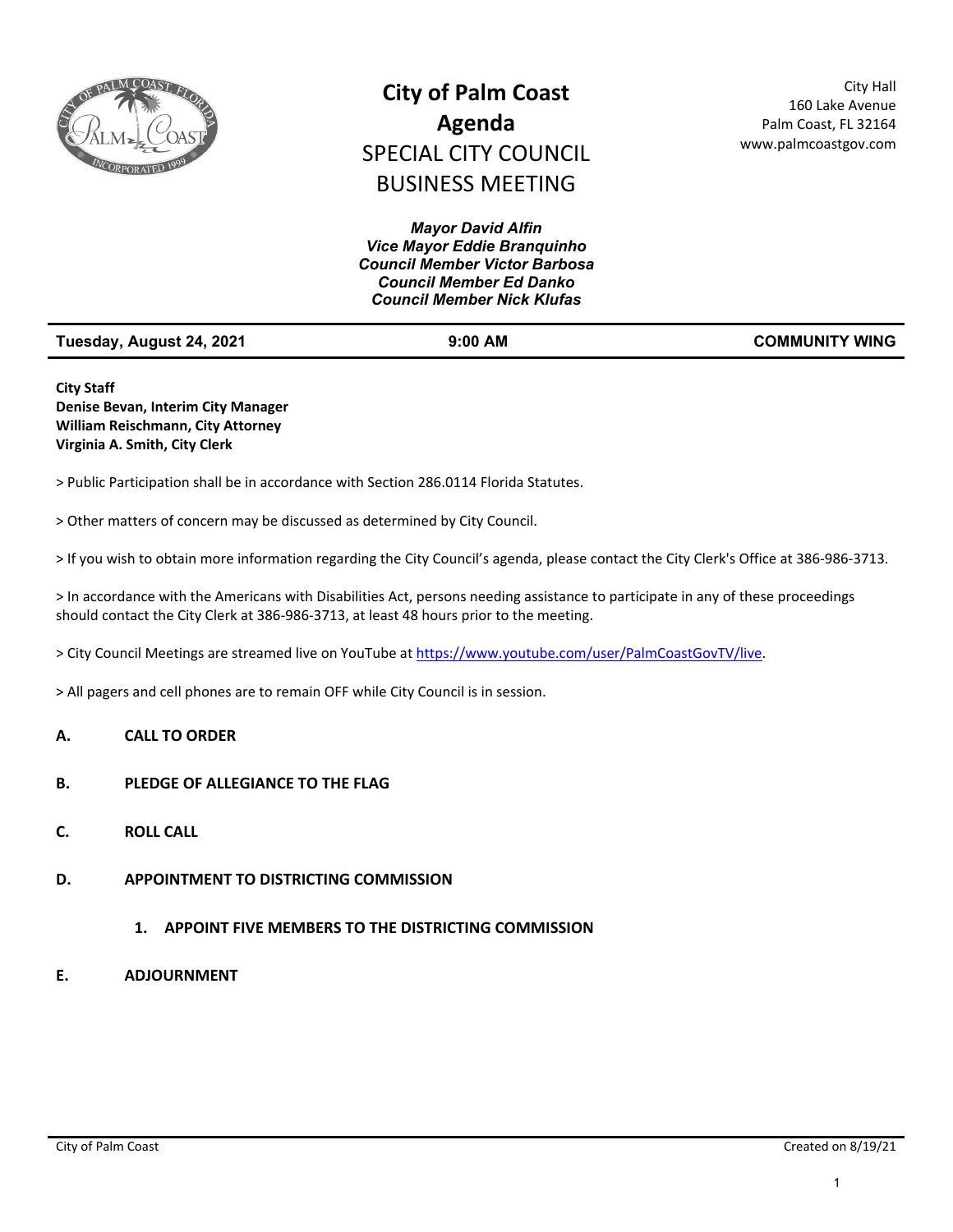# **City of Palm Coast, Florida Agenda Item**

Agenda Date : August 17, 2021

**Department** CITY CLERK **Amount Item Key** 11492 **Account** 

**#**

**Subject** APPOINT FIVE MEMBERS TO THE DISTRICTING COMMISSION

# **Presenter : Jose Papa**

#### **Background :**

# **UPDATE FROM THE AUGUST 17, 2021 BUSINESS MEETING.**

This item was heard by City Council at their August 17, 2021 Business Meeting. City Council called a Special Meeting to be held on August 24, 2021 to appoint a five (5) member Districting Commission from each district. Council will provide two registered voters from each district respectively and the Mayor's 2 registered voters will be at large. Council will nominate their first choice for Council's consideration to be appointed to the Districting Commission.

Additional information for the Districting Commission process.

Article IX 4 of the *City Charter* states:

\*\*\*\*

(c) *Commission report.* Within 120 days after appointment, or such earlier time as prescribed by the Council, the districting commission shall file with the official designated by the Council a report containing a recommended plan for adjustment of the council district boundaries to comply with the following specifications:

1. Each district shall be formed of compact, contiguous territory, and its boundary lines shall follow the center lines of natural and manmade separations, such as canals, streets, etc., where possible.

2. The districts shall be based upon the principle of equal and effective representation as required by the United States Constitution and as represented in the mathematical preciseness reached in the legislative apportionment of the state.

The report shall include a map and description of the districts recommended and shall be drafted as a proposed ordinance. Once filed with the designated official, the report shall be treated as an ordinance introduced by a Council member.

(d) *Support.* It shall be the responsibility of the City Manager to provide staff assistance and technical data to the districting commission.

(e) *Procedure.* The procedure for the Council's consideration of the report shall be the same as for other ordinances, provided that any summary of the ordinance published pursuant to this Charter and general law must include both the map and a description of the recommended districts.

(f) *Failure to enact ordinance.* After receipt of the commission report, the Council shall adopt a redistricting ordinance at least 90 days before the next regular City election. If the Council fails to do so by such date, the report of the districting commission shall go into effect and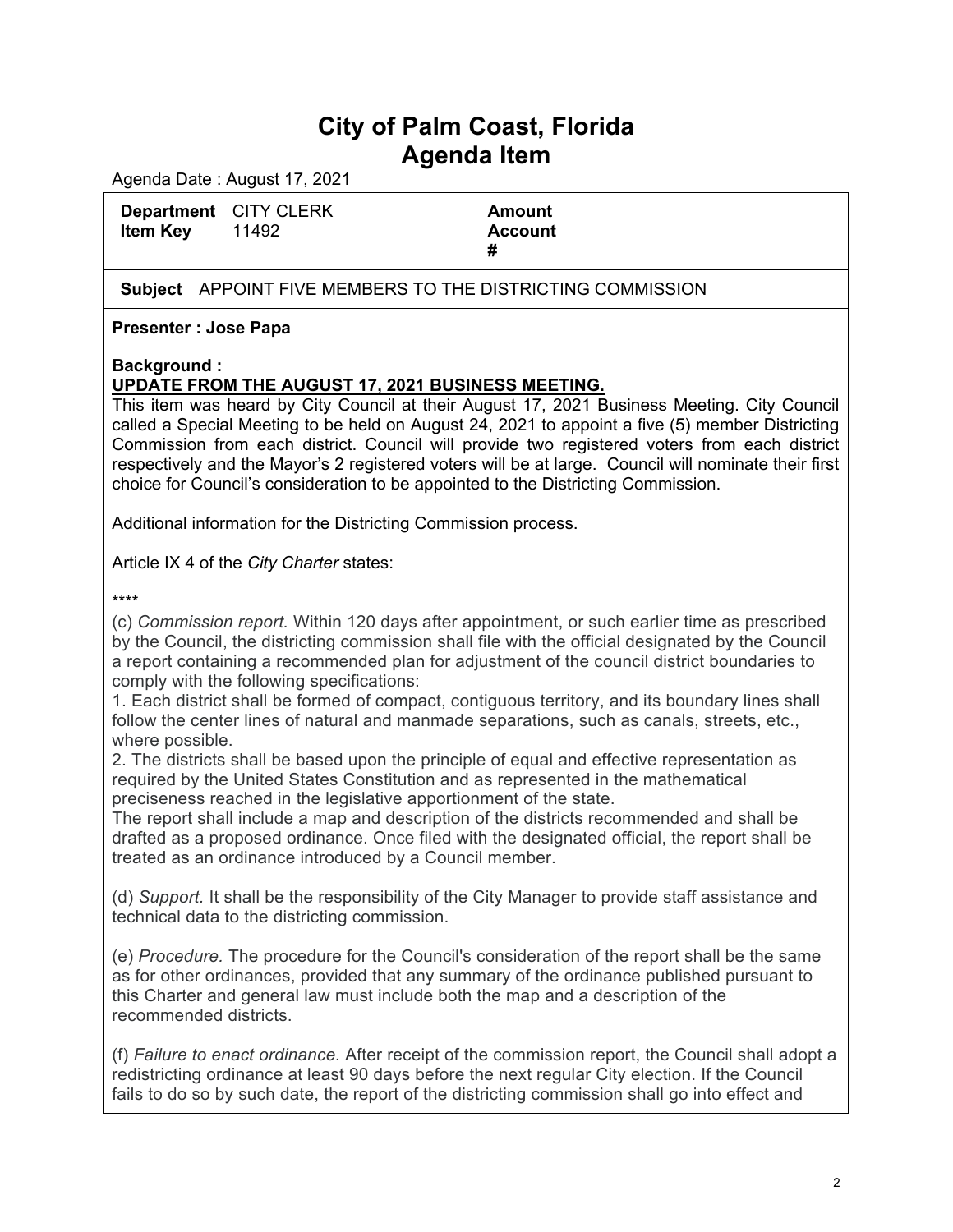have the effect of an ordinance.

# (g) *Effect of enactment.*

1. The new council districts and boundaries, as of the date of enactment, shall supersede previous council districts and boundaries for all the purposes of the next regular City election, including qualifications.

2. The new council districts and boundaries shall supersede previous council districts and boundaries for all other purposes as of the date all Council members take office who were elected subsequent to the effective date of the new districts.

3. All district seats not up for election, but which as a result of the redistricting no longer have Council members who live within the district, shall be declared vacant for purposes of the next regularly scheduled election. Such election shall, in order to preserve the staggering of the terms, be for either four years or for the remaining two years of the term, depending on the district vacant.

(5) *Standards of conduct.* All elected officials and employees of the City shall be subject to the standards of conduct for public officers and employees set by general law. In addition, the City Council may, by ordinance, establish a code of ethics for officials and employees of the City, which may be supplemental to general law, but in no case may such an ordinance diminish the provisions of general law.

Per the City Charter, the Commission is to submit a report to Council within 120 days from appointment (December 22, 2021). Staff intends to submit the report to Council at the Dec. 14, 2021 workshop. The report may be submitted to Council at an earlier date if completed sooner than the December City Council workshop.

# **ORIGINAL BACKGROUND FROM THE AUGUST 17, 2021 BUSINESS MEETING**

According to the City Charter, upon the States receipt of the official certification notification of the decennial census, the City is required to possibly adjust the district boundaries and comply with certain specifications. The State received the official notification of the decennial census in August 2021.

Article IX 4(b) of the City Charter "….the City Council shall appoint five (5) city electors, determined from the registration for the last statewide general election, who shall comprise the Districting Commission.

In 2011, City Council appointed a member from each of their own districts with the Mayor appointment being an at large appointment to comprise the districting commission.

All appointees must be a registered voter and this will need to be confirmed with the Supervisor of Elections.

The Commission will be responsible for completing a Commission report containing a recommended plan for adjustment of the council district boundaries to comply with specification in Section 11(4)(c) as follows:

# **Additional information:**

1. Each district shall be formed of compact, contiguous territory, and its boundary lines shall follow the center lines of natural and manmade separations, such as canals,